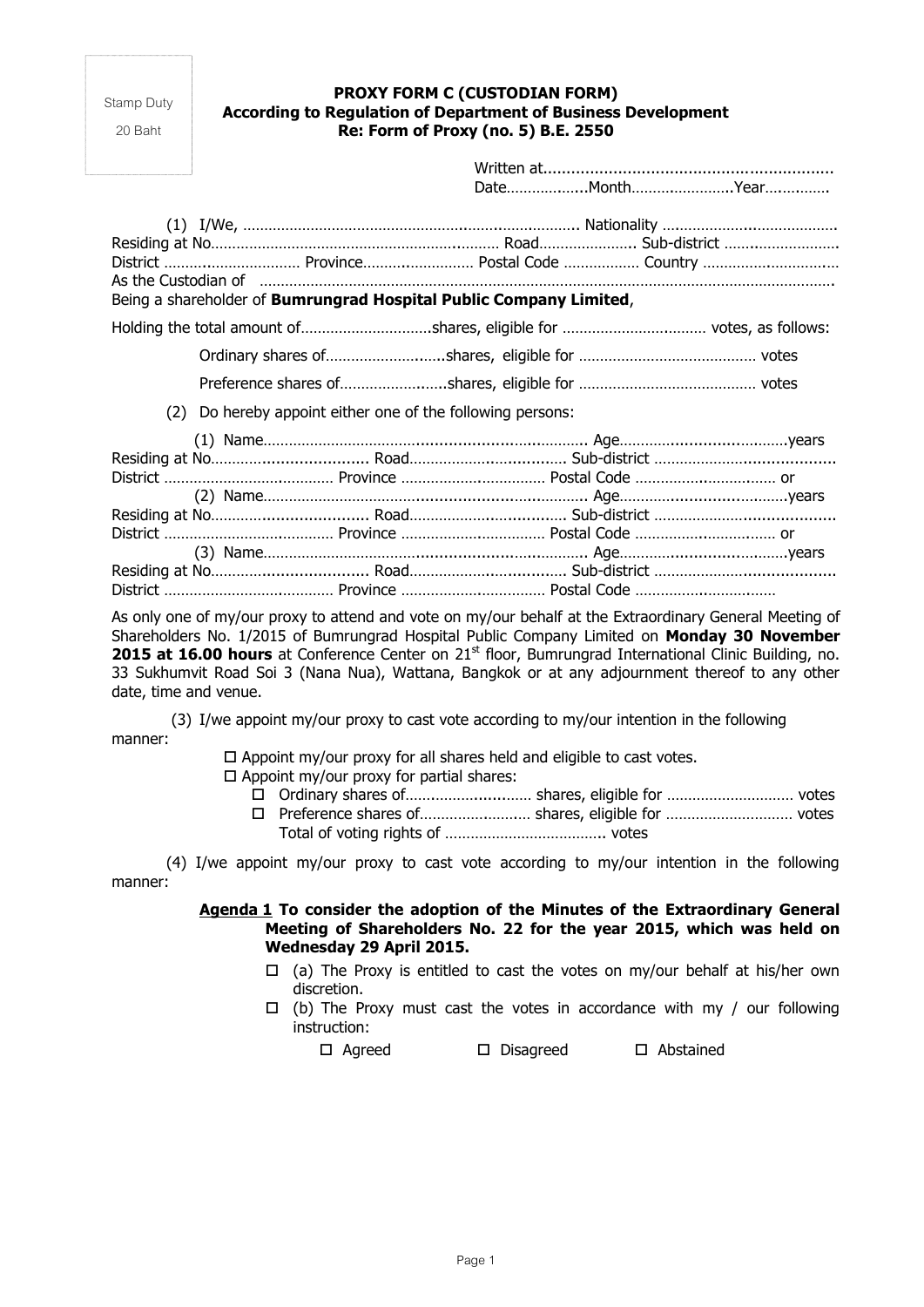- **Agenda 2 To consider and approve the proposal of the amendments to the Amended and Restated Terms and Conditions Governing Rights and Obligations of the Issuer and the Bondholders of BH the Partly-Secured Convertible Bonds Until 22 August 2012 Series#1 and Series#2 due 23 August 2017, issued on 24 August 2000**
	- $\Box$  (a) The Proxy is entitled to cast the votes on my/our behalf at his/her own discretion.
	- $\Box$  (b) The Proxy must cast the votes in accordance with my / our following instruction:

Agreed Disagreed Abstained

## **Agenda 3 Other businesses (if any)**

- $\Box$  (a) The Proxy is entitled to cast the votes on my/our behalf at his/her own discretion.
- $\Box$  (b) The Proxy must cast the votes in accordance with my / our following instruction: Agreed Disagreed Abstained

(5) Casting of the vote by my/our Proxy for any agenda which is not in accordance with this Proxy Form shall be deemed an incorrect vote and is not my/our vote as the shareholder.

(6) If I/we have not indicated my/our vote in any agenda, or the indicated vote is unclear, or if the Meeting considers or resolves any matter other than those stated above, or if there is any change or amendment to any fact, my/our proxy shall have the right to consider and cast votes on my/our behalf in all respects as deems appropriate.

Any lawful act performed by my/our proxy in this Meeting, except in the case that my/our Proxy does not cast the votes as specified in the Proxy Form, shall be deemed as my/our own act in all respects.



#### **Remarks:**

- 1. This Proxy Form C. is used only in case of shareholder whose name appears in the registration book as a foreign investor and has appointed a Custodian in Thailand as a custodian.
- 2. Evidence which must be attached with the Proxy are:
	- (1) Power of attorney from shareholder assigning the Custodian to execute the proxy on his/her behalf.
	- (2) A document confirming that the Custodian has the permission to conduct the Custodian business.
- 3. The shareholder assigning the Proxy must authorize only one proxy to attend and vote at the meeting and shall not allocate the number of shares to several proxies to vote separately.
- 4. For agenda relating to election of directors, the election may be for the entire group of directors or each individual director.
- 5. In case there are agenda other than the agenda specified above, the additional statement can be specified by the Shareholder in the Regular Continued Proxy Form as enclosed.